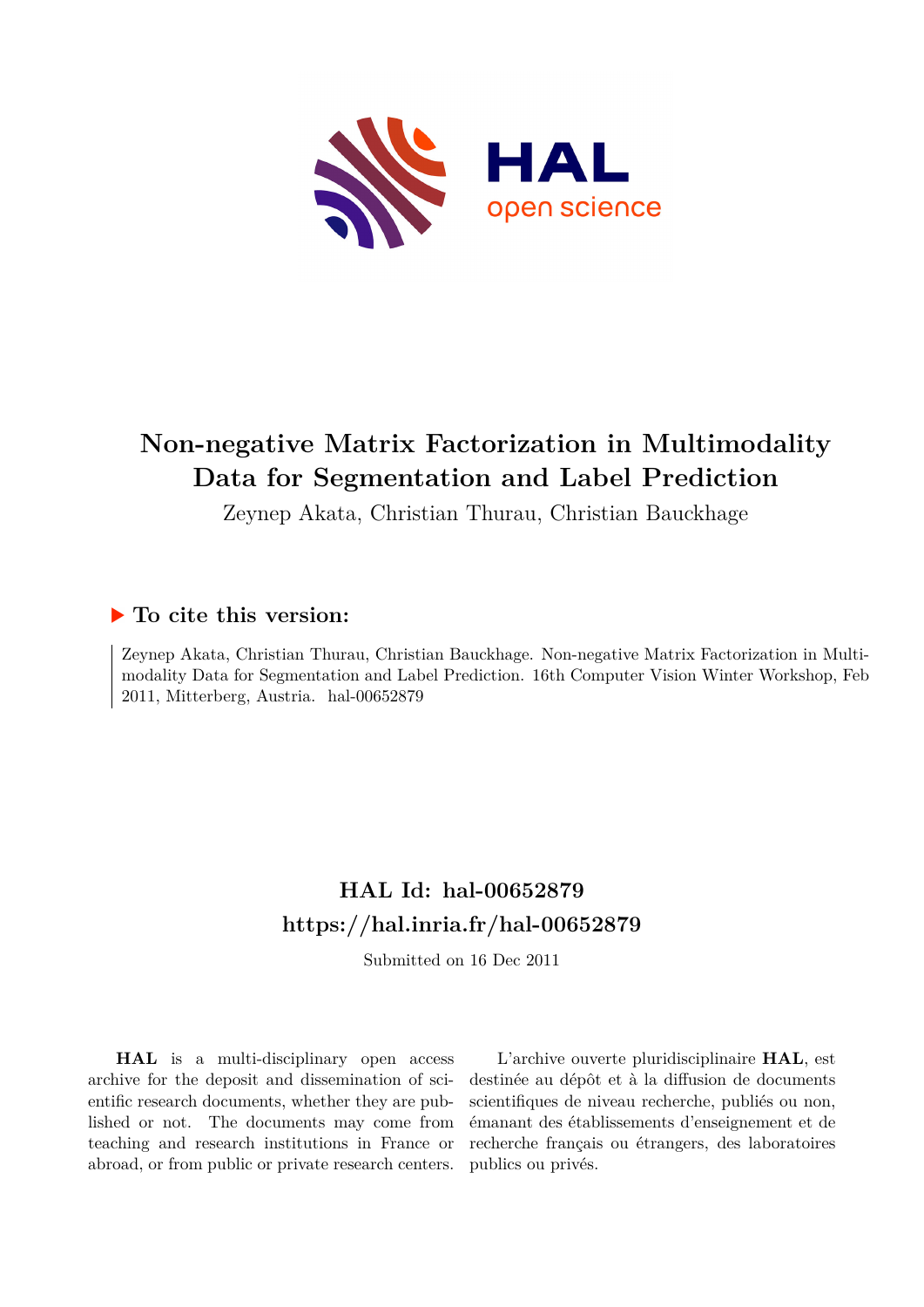## Non-negative Matrix Factorization in Multimodality Data for Segmentation and Label Prediction

Zeynep Akata Xerox Research Centre Europe 6, chemin de Maupertuis 38240 Meylan, France

Christian Thurau Fraunhofer IAIS Schloss Birlinghoven 53757 Sankt Augustin, Germany christian.thurau@iais.fraunhofer.de

zeynep.akata@xrce.xerox.com

Christian Bauckhage Fraunhofer IAIS Schloss Birlinghoven 53757 Sankt Augustin, Germany

christian.bauckhage@iais.fraunhofer.de

Abstract. *With the increasing availability of annotated multimedia data on the Internet, techniques are in demand that allow for a principled joint processing of different types of data. Multiview learning and multiview clustering attempt to identify latent components in different features spaces in a simultaneous manner. The resulting basis vectors or centroids faithfully represent the different views on the data but are implicitly coupled and they were jointly estimated. This opens new avenues to problems such as label prediction, image retrieval, or semantic grouping. In this paper, we present a new model for multiview clustering that extends traditional non-negative matrix factorization to the joint factorization of different data matrices. Accordingly, the technique provides a new approach to the joint treatment of image parts and attributes. First experiments in image segmentation and multiview clustering of image features and image labels show promising results and indicate that the proposed method offers a common framework for image analysis on different levels of abstraction.*

## 1. Motivation and Background

The rise of the social web and the user generated content movement have turned the Internet into a virtually limitless repository of annotated and rated multimedia data. For example, as of this writing, there are more than 4.5 billion images available on flickr most of which are tagged, rated, categorized, and appraised by the community. This development offers tremendous possibilities for research on image understanding but also calls for methods that allow for an integrated processing of different types of data.

Our goal is a principled joint treatment of image features and image tags. We present a new technique for multiview clustering that simultaneously determines latent dimensions or centroid vectors in different feature spaces. In contrast to ad hoc methods such as, say, concatenating different types of features into a single descriptor, multiview clustering is faithful to the different characteristics of different descriptors. Since latent components or centroids are jointly estimated, multiview techniques allow for advanced inference. Since for every centroid in one feature space there is a corresponding centroid in another space, transitions between different views are straightforward. This offers auspicious new approaches to segmentation, automatic image tagging, or tag-based image retrieval.

Although they have a long and venerable tradition, there is a renewed interest in multiview learning and multiview clustering. The canonical example of a method that simultaneously uncovers latent components in different spaces is Hotelling's canonical correlation analysis (CCA) [12, 2] for which kernelized and probabilistic extension have been proposed as of late [7, 11, 3]. Other recent developments consider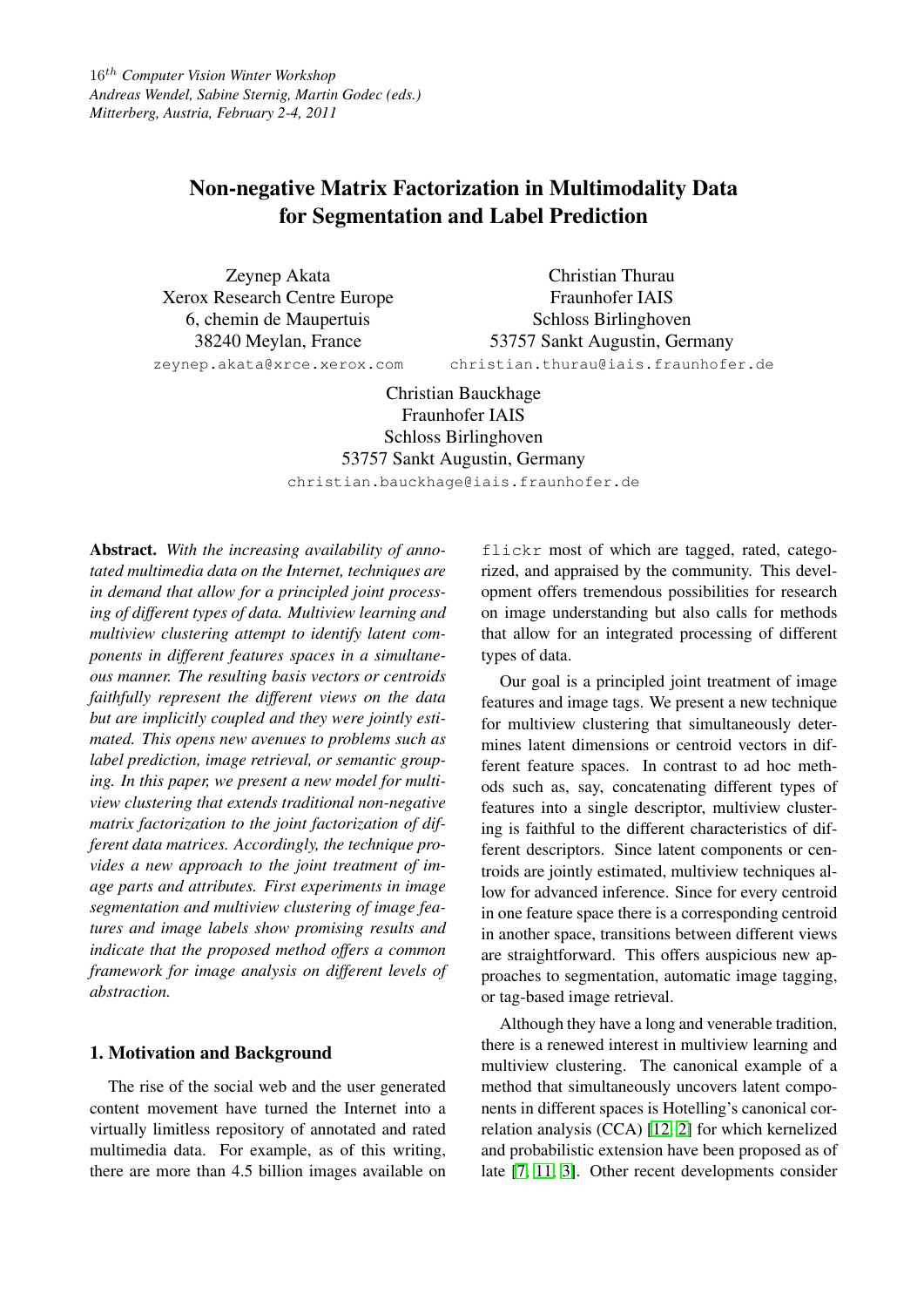extensions of spectral clustering to multiple graphs that encode different types of similarities [27, 21].

Our new approach to multiview clustering extends non-negative matrix factorization (NMF) [17, 16] to the joint factorization of several data matrices. It is motivated by the following considerations:

i) Similar to principal component analysis (PCA) [13] or singular value decomposition (SVD) [9] CCA does not necessarily do justice to purely non-negative data such as color histograms or term frequency vectors. Non-negative matrix factorization, however, typically yields results that can be seen as part-based representations and accommodate human perception.

ii) Methods based on spectral clustering of similarity matrices scale quadratically with the number of data and are therefore prohibitive in modern, largescale data and image analysis problems.

iii) For NMF, on the other hand, there exist efficient algorithms that factorize matrices of billions of entries [23] which may apply to the multiview setting.

In the next section, we clarify the relation between matrix factorization and clustering. Then, in section 3, we briefly review NMF according to [17, 16] and extend this approach toward the joint factorization of different data matrices. In section 4, we present experiments on using multiview NMF in image segmentation, label prediction, and image retrieval. A conclusion will end this contribution.

### 2. Matrix Rank Reduction and Clustering

In this section, we briefly review how matrix rank reduction applies to the problem of clustering or vector quantization.

Consider a data matrix  $\mathbf{X} = [\mathbf{x}_1 \dots \mathbf{x}_n] \in \mathbb{R}^{m \times n}$ of rank  $r \leq \min(m, n)$  whose column vectors  $x_i$ correspond to feature vectors obtained from some measurement process. Using the singular value decomposition (SVD) [9] any matrix  $\mathbf{X} \in \mathbb{R}^{m \times n}$  can be written as

$$
\mathbf{X} = \mathbf{U} \boldsymbol{\Sigma} \mathbf{V}^T = \sum_{j=1}^r \sigma_j \boldsymbol{u}_j \boldsymbol{v}_j^T
$$
 (1)

where  $U = [u_1 \dots u_m] \in \mathbb{R}^{m \times m}$  and  $V =$  $[v_1 \dots v_n] \in \mathbb{R}^{n \times n}$  are orthogonal matrices and  $\Sigma = \text{diag}(\sigma_1, \ldots, \sigma_r)$ . The SVD is a popular tool in data analysis because it is known that the optimal solution to the rank reduction problem

$$
\min_{\text{rank}(\tilde{\mathbf{X}})=k
$$

is given by

$$
\tilde{\mathbf{X}} = \sum_{j=1}^{k} \sigma_j \mathbf{u}_j \mathbf{v}_j^T = \tilde{\mathbf{U}} \tilde{\mathbf{\Sigma}} \tilde{\mathbf{V}}^T.
$$
 (3)

Substituting  $\boldsymbol{W} = \tilde{\boldsymbol{U}} \in \mathbb{R}^{m \times k}$  and  $\boldsymbol{H} = \tilde{\boldsymbol{\Sigma}} \tilde{\boldsymbol{V}}^T \in$  $\mathbb{R}^{k \times n}$ , we recognize that  $X \approx WH$  is approximated as a product of a matrix of basis vectors and a matrix of coefficients. This allows for dimensionality reduction, since

$$
\boldsymbol{x}_i \approx \sum_{j=1}^k \boldsymbol{w}_j h_{ji} \tag{4}
$$

so that to every data vector  $x_i \in \mathbb{R}^m$  there is a coefficient vector  $h_i \in \mathbb{R}^k$  where  $k < m$ .

Depending on which constraints are imposed on  $W$  and  $H$ , one obtains different dimensionality reduction schemes when solving the general matrix factorization problem

$$
\min_{\boldsymbol{W}, \boldsymbol{H}} \left\| \boldsymbol{X} - \boldsymbol{W}\boldsymbol{H} \right\|^2. \tag{5}
$$

For instance, principal component analysis (PCA) [13] is recovered from

$$
\min_{\mathbf{W}, \mathbf{H}} \|\mathbf{X} - \mathbf{W}\mathbf{H}\|^2
$$
  
s.t. 
$$
\mathbf{W}^T \mathbf{W} = \mathbf{I}.
$$
 (6)

Casting matrix factorization in a yet more general form reveals a connection to vector quantization and clustering. For example, running the  $k$ -means algorithm is tantamount to solving

$$
\min_{\mathbf{G}, \mathbf{H}} \left\| \mathbf{X} - \mathbf{X} \mathbf{G} \mathbf{H} \right\|^{2}
$$
\n
$$
\text{s.t. } \mathbf{g}_{j}^{T} \mathbf{1} = 1 \tag{7}
$$
\n
$$
\mathbf{g}_{j} \succeq \mathbf{0}
$$
\n
$$
\mathbf{h}_{i} = [0 \dots 010 \dots 0]^{T}.
$$

Due to the convexity constraints on the columns of G, the resulting basis vectors in  $W = XG$  are convex combinations of certain data points in  $X$  and since the coefficient vectors in  $H$  are unitary vectors, every data point  $x_i$  in  $X$  will be represented by exactly one centroid  $w_j$  in  $W$ .

#### 3. NMF for Multiview Clustering

In this section, we first summarize non-negative matrix factorization (NMF) and then introduce our generalization of NMF toward multiview clustering.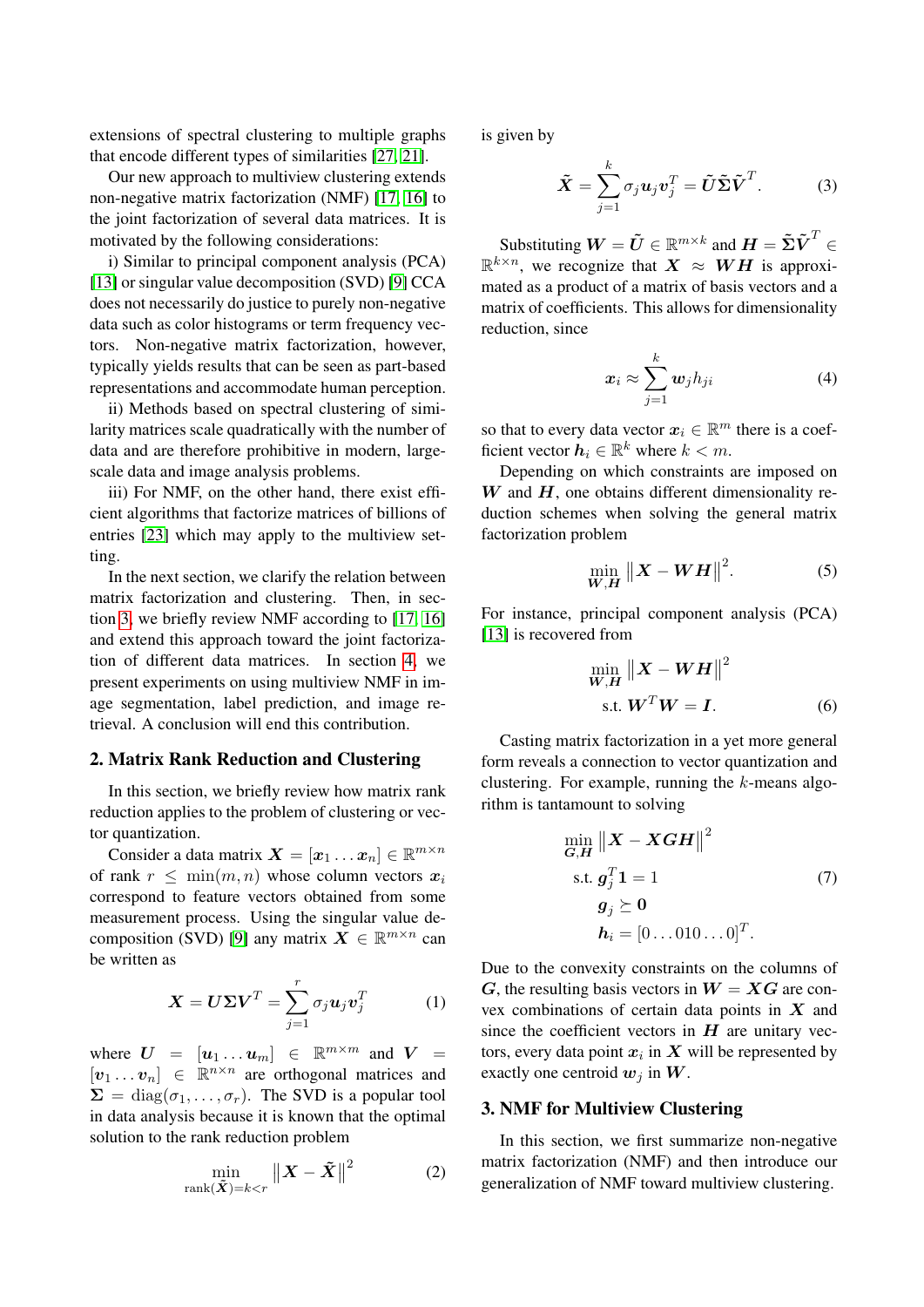#### 3.1. Factorization of Data via NMF

Orthogonal basis vectors such as determined by PCA or SVD are not always the best choice for dimensionality reduction or clustering [17, 16, 25, 6, 15, 14]. In particular data that consist exclusively of non-negative measurements cannot be guaranteed to retain non-negativity after projection onto lowerdimensional subspaces that are spanned by its dominant eigenvectors. As an alternative that is true to the non-negative nature of certain data Lee and Seung popularized the idea of non-negative matrix factorization [17, 16]. In computer vision where image data typically consists of non-negative values, NMF was observed to yield superior results in segmentation, feature extraction, motion-, or pose estimation [26, 10, 4, 22].

Viewed as a constrained least squares optimization problem, NMF amounts to solving

$$
\min_{\mathbf{W}, \mathbf{H}} \left\| \mathbf{X} - \mathbf{W} \mathbf{H} \right\|^2
$$
\ns.t.

\n
$$
\mathbf{W}, \mathbf{H} \succeq \mathbf{0}.\tag{8}
$$

Although (8) is convex in either  $W$  or  $H$ , the simultaneous estimation of basis vectors and coefficients in (8) does not admit a closed form solution and is known to suffer from many local minima. A unique optimum provably exists [25], however, algorithms that are guaranteed to find it are not known to date (see the discussions in [25, 6, 15, 14]).

In the work presented here, we consider multiplicative fixed point iterations to find a solution to NMF because their extension to multiview clustering is immediate. In the following,  $\mathbf{A} \odot \mathbf{B} \in \mathbb{R}^{m \times n}$  denotes the Hadamard product of two matrices  $A, B \in$  $\mathbb{R}^{m \times n}$  where  $\big(\boldsymbol A \odot \boldsymbol{\bar B}\big)_{ij} = a_{ij} \cdot b_{ij}.$  The Hadamard division  $\oslash$  is defined accordingly but for better readability we write  $A \oslash B = A/B$ .

Concerned with the problem in (8), Lee and Seung [17, 16] randomly initialize the matrices  $W$  and  $H$ . They derive the following update rules

$$
W \leftarrow W \odot \frac{XH^{T}}{WHH^{T}} \text{ and}
$$

$$
H \leftarrow H \odot \frac{W^{T}X}{W^{T}WH}
$$
(9)

and prove their convergence using an expectation maximization argument. Next, we will extend this approach to multiview data.

## 3.2. Simultaneous Factorization of Multiview Data via NMF

Our main motivation behind the work presented in this paper is to cluster entities for which there are different types of data available. For instance, images retrieved from flickr can be characterized by means of different abstract image features but at the same time there are user generated tags or labels available that describe their content or formation. We hypothesize that simultaneous clustering of such different views on the data will yield more meaningful clusters and may provide a tool to fill in missing information. In particular, multiview clustering of image features and image tags may provide a way to predict a set of tags given an image or to retrieve relevant images from a database given a set of query tags.

Assuming a set of n different images, it can be characterized by an  $m \times n$  image-feature matrix X as well as by an  $l \times n$  term-by-image matrix Y. Our basic idea is to uncover suitable bases  $W$  and  $V$  for the image- and text features, respectively, which are implicitly coupled via a common coefficient matrix  $H$ . In other words, we aim at finding two low rank approximations

$$
X \approx WH \quad \text{and} \quad Y \approx VH \tag{10}
$$

where  $\boldsymbol{W} \in \mathbb{R}^{m \times k}$ ,  $\boldsymbol{V} \in \mathbb{R}^{l \times k}$ , and  $\boldsymbol{H} \in \mathbb{R}^{k \times n}$ .

Our solution is to formalize this idea as a convex combination of two constrained least squares problems

$$
\min_{\boldsymbol{W}, \boldsymbol{V}, \boldsymbol{H}} (1 - \lambda) \|\boldsymbol{X} - \boldsymbol{W}\boldsymbol{H}\|^2 + \lambda \|\boldsymbol{Y} - \boldsymbol{V}\boldsymbol{H}\|^2
$$
  
s.t.  $\boldsymbol{W}, \boldsymbol{V}, \boldsymbol{H} \succeq \boldsymbol{0}$  (11)

where  $\lambda \in [0, 1]$  is user specified constant that allows for expressing preferences for either of the two feature types. Just as with the original NMF problem in (8), the extended problem in (11) does not admit a closed form solution. We therefore adapt the Lee and Seung type fixed point iteration to our case. For the matrices of basis vectors  $W$  and  $V$ , the update rules immediately carry through and read:

$$
W = W \odot \frac{XH^{T}}{WHH^{T}} \text{ and}
$$

$$
V = V \odot \frac{YH^{T}}{VHH^{T}}.
$$
 (12)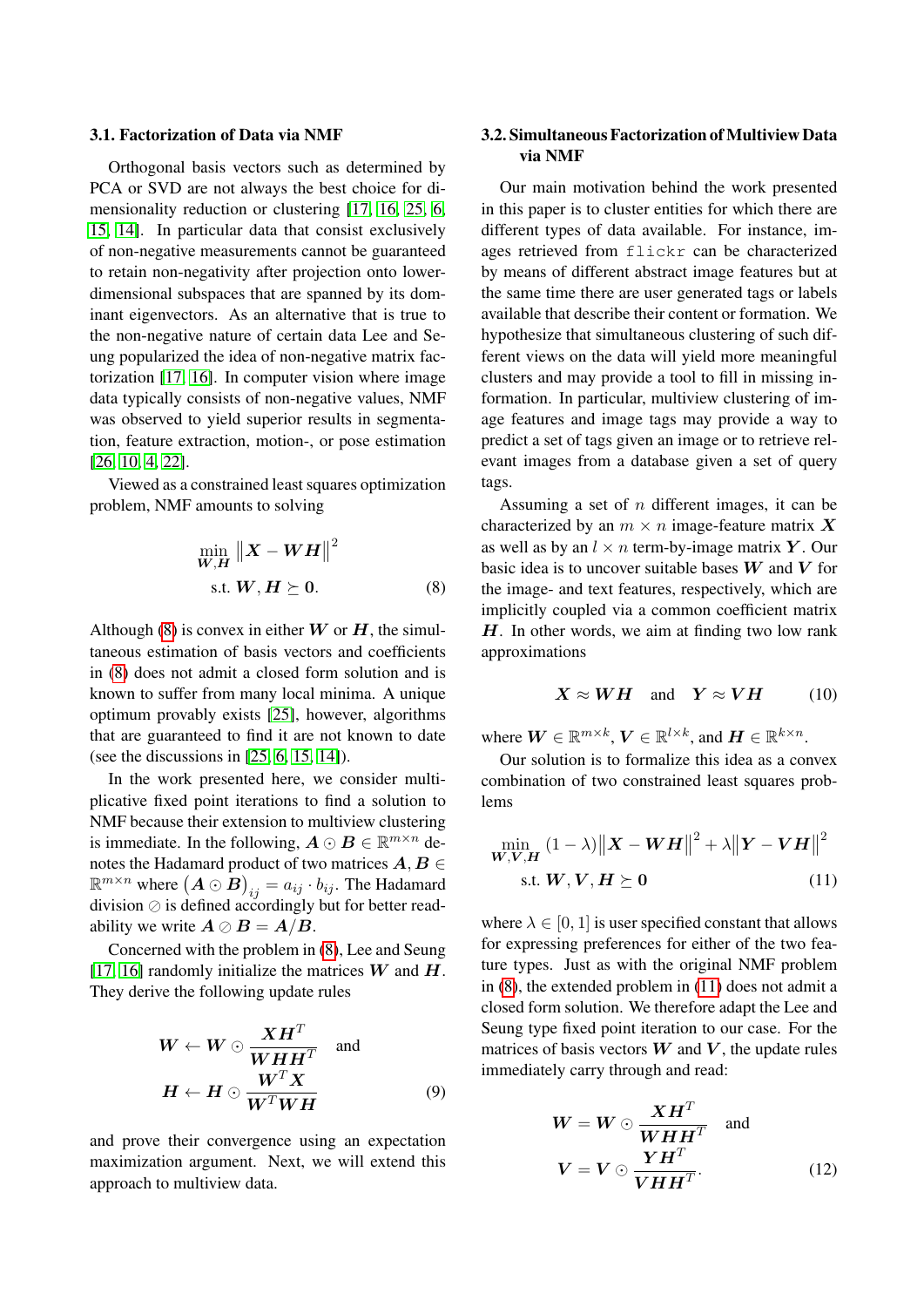Since the coefficient matrix  $H$  now couples two bases, its update is slightly more involved. The simplified version of the fixed point iteration for the coefficients is:

$$
\boldsymbol{H} = \boldsymbol{H} \odot \frac{(1-\lambda)\boldsymbol{W}^T\boldsymbol{X} + \lambda\boldsymbol{V}^T\boldsymbol{Y}}{((1-\lambda)\boldsymbol{W}^T\boldsymbol{W} + \lambda\boldsymbol{V}^T\boldsymbol{V})\boldsymbol{H}}.
$$
 (13)

#### 3.3. Discussion

Our choice of a convex combination of the individual optimization problems in (11) is not an arbitrary decision. There is a known close relation between non-negative matrix factorization and probabilistic latent semantic analysis [8, 5]. Assuming an appropriate normalization, NMF can be understood as learning the parameters of a joint probability distribution which is expressed as a product of marginal distributions. By choosing a convex combination of two NMF problems, this analogy may be lifted to the level of learning a distribution of distributions. This is akin to Latent Dirichlet Allocation [18, 1] but we will leave possible implications to future work.

We note that by setting  $\lambda = 0$  or  $\lambda = 1$  our model and its updates reduce to the original form of NMF. Moreover, the model is not confined to the case of two different types of views. Its extension to convex combinations of  $p$  different views is straightforward:

$$
\min_{\mathbf{W}^{i}, \mathbf{H}} \sum_{i=1}^{p} \lambda_{i} \| \mathbf{X}^{i} - \mathbf{W}^{i} \mathbf{H} \|^{2}
$$
\n
$$
\text{s.t. } \mathbf{W}^{i}, \mathbf{H}, \boldsymbol{\lambda} \succeq \mathbf{0} \tag{14}
$$
\n
$$
\boldsymbol{\lambda}^{T} \mathbf{1} = 1
$$

Finally, as with with all alternating least squares schemes, convergence of the extended update algorithm for multiview NMF is guaranteed. We omit the formal proof but sketch the argument: Given  $H$ , none of the updates in (12) will increase either term in (11); given W and V, the update in (13) cannot increase the expression in (11).

#### 4. Experiments

In the following subsections we present first experimental results obtained from using multiview NMF for image segmentation, label prediction, and image retrieval. Note that, so far, these are preliminary experiments intended to validate the approach. We are currently working on extended experimental evaluations to compare the proposed approach to other methods in the literature.

## 4.1. Image Segmentation via Joint Non-negative Matrix Factorization

In a first series of experiments, we apply simultaneous NMF to the problem of image segmentation. We consider color images of natural scenes downloaded from flickr. We convert the RGB pixel values into the LUV color-space because of its alleged perceptual uniformity which ensures that equally distant colors in the color space would be also equidistant perceptually.

In order to segment an image into homogeneous regions, we sample 1000 pixels from each image and build two feature matrices, one containing 1000 three dimensional column vectors of color information and one containing 1000 two dimensional column vectors containing pixel coordinates. This way, we separate color from location and run simultaneous NMF to obtain centroid vectors  $W$  and  $V$  in the respective spaces that are coupled via the common coefficients  $H<sub>1</sub>$ 

We conduct several experiments where we vary the number of centroids  $k = \{4, 10, 20\}$  and the weighting parameter  $\lambda = \{0.1, 0.5, 0.9\}$ . When  $\lambda$ is larger, more weight is given to the color descriptor of the pixels and when it is smaller more weight is given to the location of the pixels. After random initialization to positive values sampled from a Gaussian distribution, we run the update rules for the matrices  $W, V$  and  $H$  until convergence but at most 100 times.

Given the results of the *training* phase, the *test* phase in these experiments consist in assigning every pixel  $x$  of an image to one of the  $k$  resulting cluster centroids. Given  $W$  and  $V$ , we solve  $\min(1-\lambda) \|\boldsymbol{x}-\boldsymbol{W}\boldsymbol{h}\|^2 + \lambda \|\boldsymbol{x}-\boldsymbol{V}\boldsymbol{h}\|^2$  for the coefficients  $h$  and determine the cluster index  $c$  according to

$$
c = \underset{j}{\operatorname{argmax}} h_j. \tag{15}
$$

Figure 1 shows examples of images we considered in our segmentation experiments. The accuracy of the segmentation appears to improve with an increasing value of the weighting parameter  $\lambda$ . This corresponds to intuition because assigning more weight to color information should yield image segments grouped together based on color rather than on spatial proximity. However the result of segmentation seems best for  $\lambda = 0.5$  where location and color values of the pixels contribute equally to the resulting matrix factors. This resembles the behavior of a bi-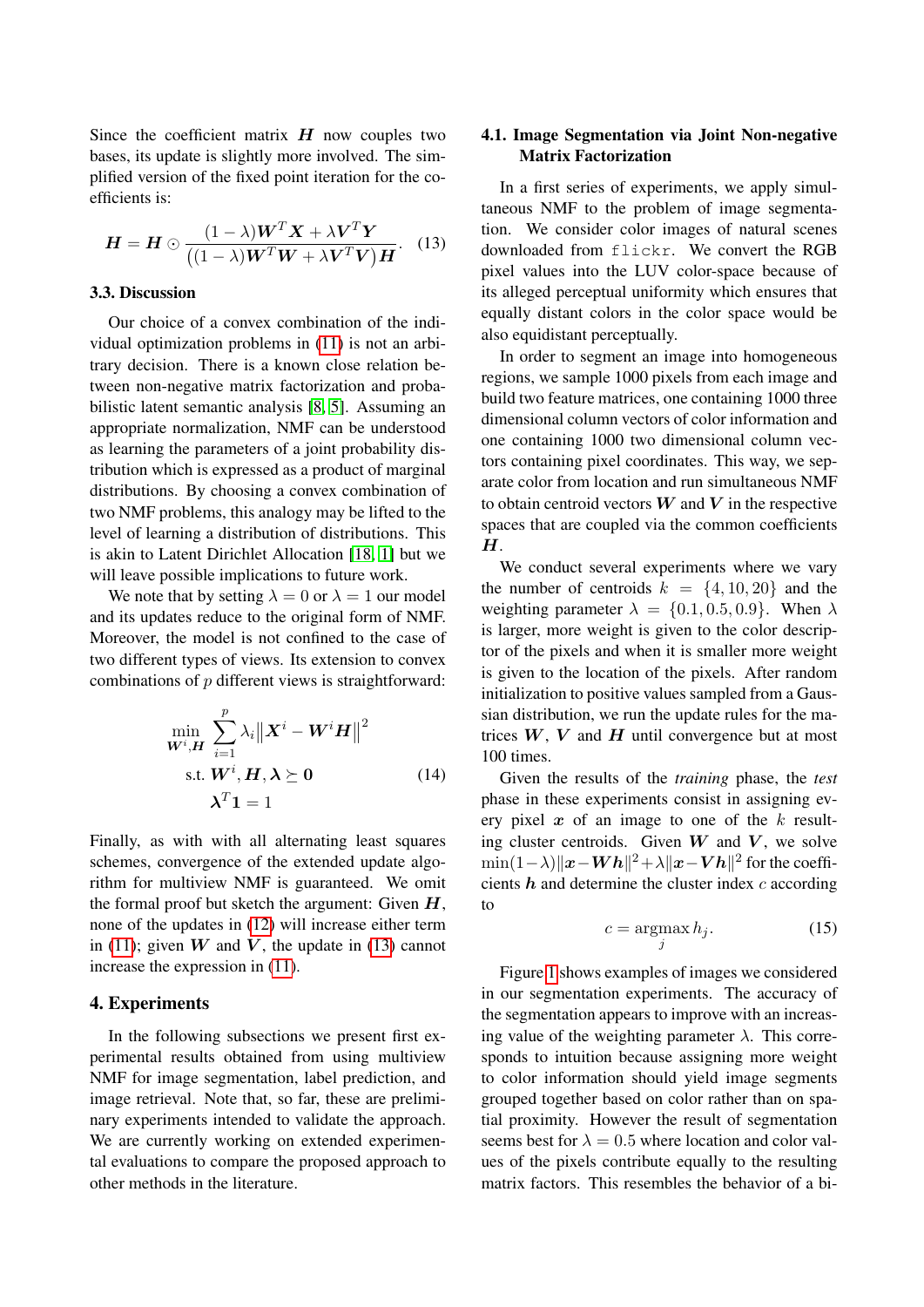

Figure 1. A sample image and its segmentation results obtained from computing cluster centroids using multiview NMF applied to pixel location- and color information. For a smaller  $\lambda$ , more weight will be assigned pixel location information, for a larger  $\lambda$ , more weight will be assigned to pixel color information. With larger weights on location information, small regions of rather homogenous color disappear in the segmentation process. For larger weights on color information, we observe a tendency towards over-segmentation and noisy segment boundaries. For the case where color and location information contribute equally, small regions are preserved and segment boundaries are smoother.

lateral filter [24] which also incorporates color- and location information and is known to yield smooth segment boundaries.

## 4.2. Label Prediction and Image Retrieval via Joint Factorization of Image- and Text-Features

This series of experiments aims at exploring whether or not multiview NMF is capable of filling in missing information. We considered a training set of natural images retrieved from the "most interesting" category at flickr. This set of training images contains 10 different classes (clouds, moonlight, beach, ship, bridge, mountain, forest, city, church, castle) of motives and we considered 300 images per class.

In these experiments, the feature vectors are calculated using local self similarity (SSIM) [20] feature extraction scheme. The feature vectors are then clustered into a visual vocabulary of  $k = 750$  visual words. For each image in the dataset, a histogram of this vocabulary is created. The individual histograms of all the images in the dataset are then collected in an image-feature matrix  $\boldsymbol{F} \in \mathbb{R}^{k \times n}$ .

Textual descriptors for the tag list of the images are created by using the well known Bag of Features [19] approach. Firstly, the most frequent tags in the dataset are collected and the textual vocabulary or the dictionary is generated by filtering the irrelevant tags such as foreign names, flickr group names, and abbreviations. Secondly, all the tag lists corresponding to the respective images are compared with the dictionary and according to the presence (1) or absence (0) of the dictionary words in the tag list of an image, a binary text feature vector is formed. Finally, the feature vectors are stored in a matrix  $\boldsymbol{X} \in \mathbb{R}^{m \times n}$ with  $n$  being the number of images in the dataset and  $m = 1000$  being the size of the textual dictionary.

the matrices  $W, V$  and  $H$  were initialized to random positive values sampled from a Gaussian and we ran the multiview NMF update algorithm until convergence but at most 100 times, to obtain coupled factorizations ( $k = 10$ ,  $\lambda = 0.5$ ) of the image- and text-feature matrices  $X$  and  $Y$ , respectively. In the test phase of these experiments, we considered two different settings.

#### 4.2.1 Label Prediction

Given an image that was not part of the training set, we compute its image-feature vector  $x$  and solve  $\min ||x - Wh||^2$ s.t. $h \succeq 0$  for  $h$ . Given  $h$ , we plug it into  $y = Vh$  to obtain a corresponding vector y in the text-feature space.

Given y, we search for that column vector  $y_i$  of the training data matrix Y for which  $\|\boldsymbol{y} - \boldsymbol{y}_i\|$  is minimal. We use  $y$  to predict a ranked list of tags. To this end, we determine and rank those words in the lexicon that correspond to the 20 basis vectors  $t_i$  in the original text-by-image space for which the projection  $y^T t_i$  is maximal. The 10 highest ranked tags are selected to be the tag list of the test image. In Figure 1, the retrieved tags for some of the images are shown.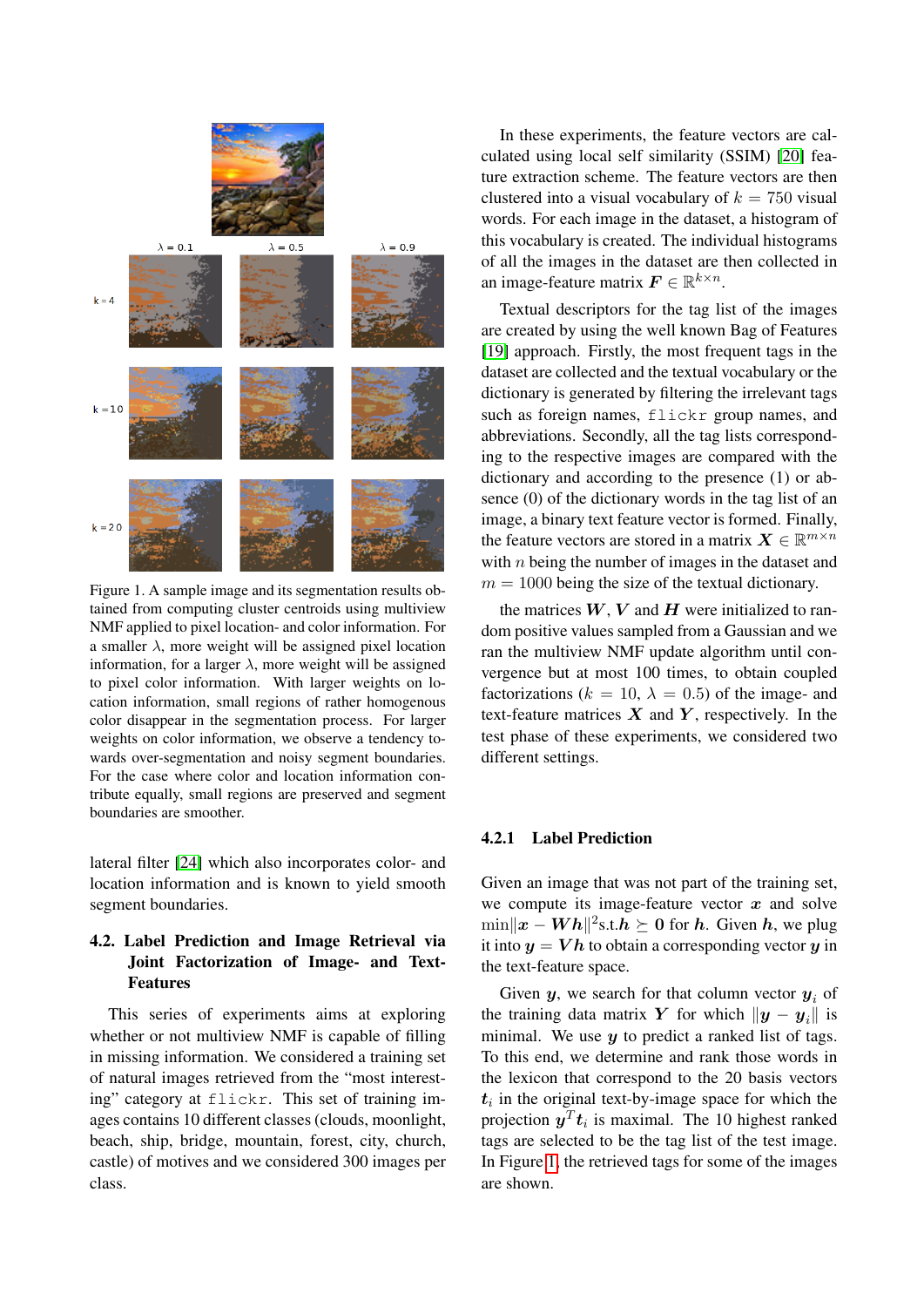

(a) bridge



(b) bridge + sea



(c) bridge + sea + sky



(d) bridge + sea + sky + building

Figure 2. The 3 most relevant images retrieved by querying with the word or the group of words below them. The retrieved images tend to be more specific with the increasing number of words used in the queries.

#### 4.2.2 Image Retrieval

In this setting, we queried random words such as bridge, sea, sky individually or as a group to retrieve the best corresponding images. The text feature vector  $y$  of the random words are created the same way as training tag lists of the images. We then solve  $\min \|y - Vh\|^2$ s.t. $h \succeq 0$  for  $h$ . Given  $h$ , we plug it into  $x = Wh$  to obtain a corresponding vector x in the image-feature space.

Given  $x$ , we search for that column vector  $x_i$  of the training data matrix X for which  $\|x - x_i\|$  is minimal. The four most similiar images are shown in Table 2 that correspond to the words below.



travel water sky cruise trees clouds holiday bridge waves morning reflections rocks cityscape grass sea daybreak yellow ocean tower woods seascape sea railing raining land waterscape waterscape



high blue water







| water      | sky        | nightscape |
|------------|------------|------------|
| beach      | clouds     | blue       |
| sunrise    | blue       | stars      |
| outdoors   | holiday    | afterdark  |
| nature     | red        | sky        |
| reflection | castle     | night      |
| landscape  | bluesky    | landscape  |
| raining    | raining    | moonlight  |
| walking    | disneyland | yellow     |
| yellow     | middleages | city       |

Table 1. Results of automatic image annotation. The taglist corresponds to the first ranked 10 tags retrieved by querying an unknown image.

#### 5. Conclusion and Future Work

The work presented in this paper aims at the analysis of images for which there is additional information available. We introduced a new model for multiview clustering that extends the idea of non-negative matrix factorization (NMF) towards the joint analysis of different types of features. We cast multiview NMF as a convex combination of individual optimization problems and adopt the well known multiplicative fixed point algorithm for NMF to this case. The approach avoids ad hoc combinations of different types of features and thus stays true to the nature of different descriptors. The individual optimization problems in our multiview NMF formulation are coupled via a common coefficient matrix. Due to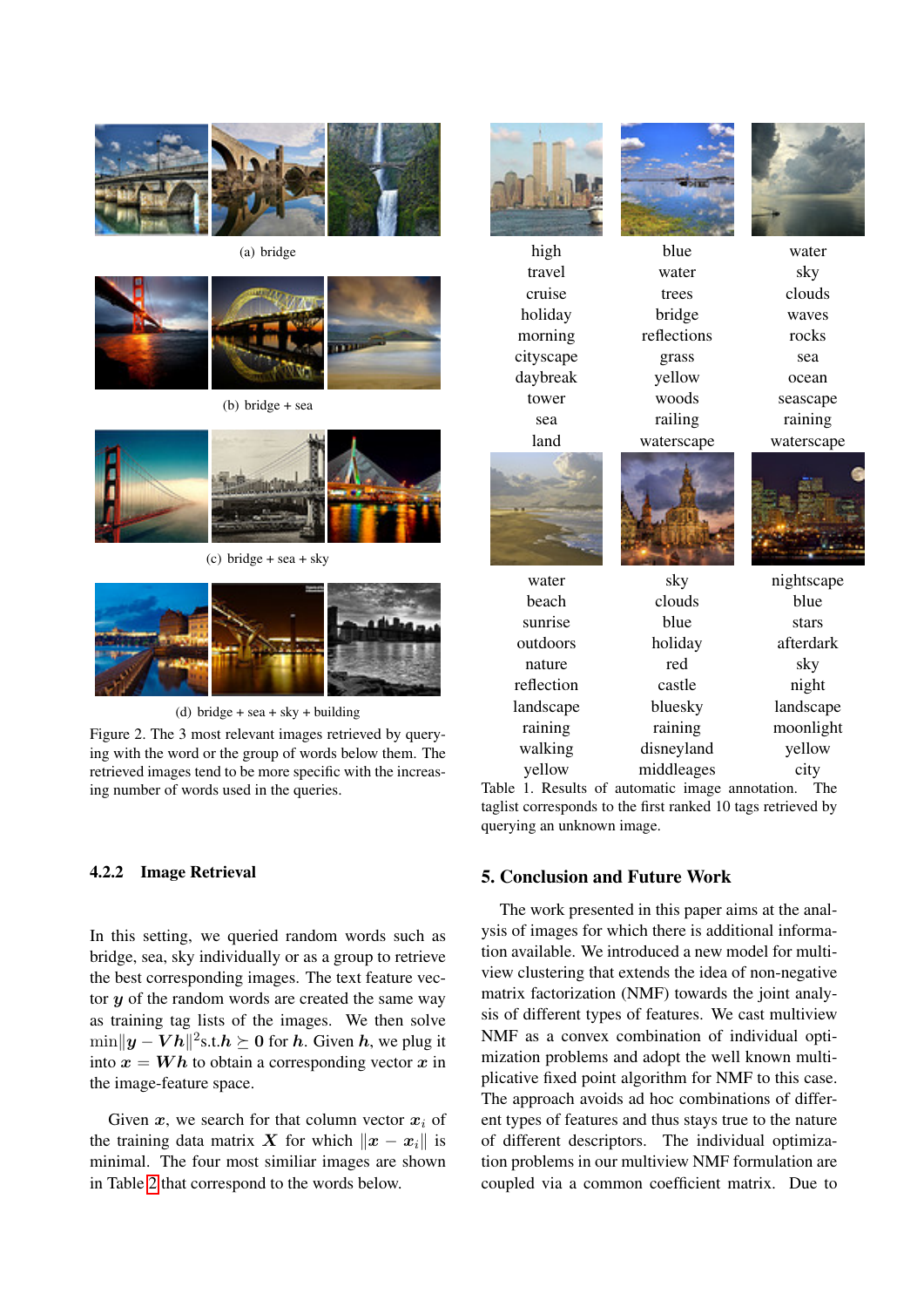this coupling, the resulting basis vectors or cluster centroids allow for inferring one type of descriptor (e.g. image labels) from another type of descriptor (e.g. image features).

In preliminary experiments we validated the applicability of the proposed approach in image segmentation, tag prediction, and tag-based image retrieval. Our first results suggest that multiview clustering can provide a framework for image analysis that applies to different levels of abstraction. Image parts could be identified by combining pixel-color and -location information in the principal manner that is provided by the multiview approach. Information as diverse as color histograms and text-by-image vectors were coupled using our framework and we found it to be capable to predict missing information from what data was available.

Currently, we are conducting more extensive experiments to provide a more quantitative analysis as well as to compare the proposed approach to other multiview methods such as (kernelized) canonical component analysis. In contrast to related methods from the literature, we expect that highly efficient implementations of multiview NMF will be possible. To this end, we are currently adopting techniques such as convex-hull NMF to our model. We will also further explore how multiview NMF relates to LDA and whether it offers an alternative approach to hierarchical latent topic models. Finally, we envision further applications of the proposed method, for instance in the area of hyperspectral imaging.

#### References

- [1] D. Blei, A. Ng, and M. Jordan. Latent Dirichlet Allocation. *J. of Machine Learning Research*, 3(Jan. 2003):993–1022, 2003. 4
- [2] M. Borga, T. Landelius, and H. Knutsson. A Unified Approach to PCA, PLS, MLR and CCA. Technical Report LiTH-ISY-R-1992, ISY, Linköping University, 1997. [1](#page-0-0)
- [3] K. Chaudhuri, S. Kakade, K. Liescu, and K. Shridharan. Multi-View Clustering via Canonical Correlation Analysis. In *Proc. ICML*, 2009. [1](#page-0-0)
- [4] A. Cheriyadat and R. Radke. Non-Negative Matrix Factorization of Partial Track Data for Motion Segmentation. In *Proc. IEEE ICCV*, 2009. 3
- [5] C. Ding, T. Li, and W. Peng. NMF and PLSI: Equivalence and a Hybrid Algorithm. In *Proc. ACM SI-GIR*, 2006. 4
- [6] D. Donoho and V. Stodden. When Does Nonnegative Matrix Factorization Give a Correct Decomposition into Parts? In *Proc. NIPS*, 2004. 3
- [7] K. Fukumizu, F. Bach, and A. Gretton. Statistical Consistency of Kernel Canonical Correlation Analysis. *J. of Machine Learning Research*, 8(2):361–383, 2007. [1](#page-0-0)
- [8] E. Gaussier and C. Goutte. Relations between PLSA and NMF and Implications. In *Proc. ACM SIGIR*, 2005. 4
- [9] G. Golub and J. van Loan. *Matrix Computations*. Johns Hopkins University Press, 3rd edition, 1996.  $\mathcal{D}_{\mathcal{L}}$
- [10] D. Guillamet, J. Vitria, and B. Schiele. Introducing a Weighted Non-negative Matrix Factorization for Image Classification. *Pattern Recognition Letters*, 24(14):2447–2454, 2003. 3
- [11] D. Hardoon and J. Shaw-Taylor. Convergence Analysis of Kernel Canonical Correlation Analysis: Theory and Practice. *Machine Learning*, 74(1):23–38, 2009. [1](#page-0-0)
- [12] H. Hotelling. Relations Between Two Sets of Variates. *Biometrika*, 28(3–4):321–377, 1936. [1](#page-0-0)
- [13] I. Jolliffe. *Principal Component Analysis*. Springer, 1986. 2
- [14] B. Klingenberg, J. Curry, and A. Dougherty. Nonnegative Matrix Factorization: Ill-posedness and a Geometric Algorithm. *Pattern Recognition*, 42(5):918–928, 2008. 3
- [15] A. Langville, C. Meyer, and R. Albright. Initializations for the Nonnegative Matrix Factorization. In *Proc. ACM KDD*, 2006. 3
- [16] D. Lee and H. Seung. Algorithms for Non-negative Matrix Factorization. In *Proc. NIPS*, 2000. 2, 3
- [17] D. D. Lee and H. S. Seung. Learning the Parts of Objects by Non-negative Matrix Factorization. *Nature*, 401(6755):788–799, 1999. 2, 3
- [18] D. MacKay and L. Peto. A Hierarchical Dirichlet Language Model. *Natural Language Engineering*, 1(3):1–19, 1995. 4
- [19] G. Salton and M. J. McGill. *Introduction to Modern Information Retrieval*. McGraw-Hill, New York u.a., 1983. 5
- [20] E. Shechtman and M. Irani. Matching local selfsimilarities across images and videos. In *IEEE Conference on Computer Vision and Pattern Recognition 2007 (CVPR'07)*, June 2007. 5
- [21] W. Tang, Z. Lu, and I. Dhillon. Clustering with Multiple Graphs. In *Proc. IEEE ICDM*, 2009. 2
- [22] C. Thurau and V. Hlavac. Pose Primitive Based Human Action Recognition in Videos or Still Images. In *Proc. IEEE CVPR*, 2008. 3
- [23] C. Thurau, K. Kersting, and C. Bauckhage. Convex Non-Negative Matrix Factorization in the Wild. In *Proc. IEEE ICDM*, 2009. 2
- [24] C. Tomasi and R. Manduchi. Bilateral Filtering for Gray and Color Images. In *Proc. IEEE ICCV*, 1998. 5